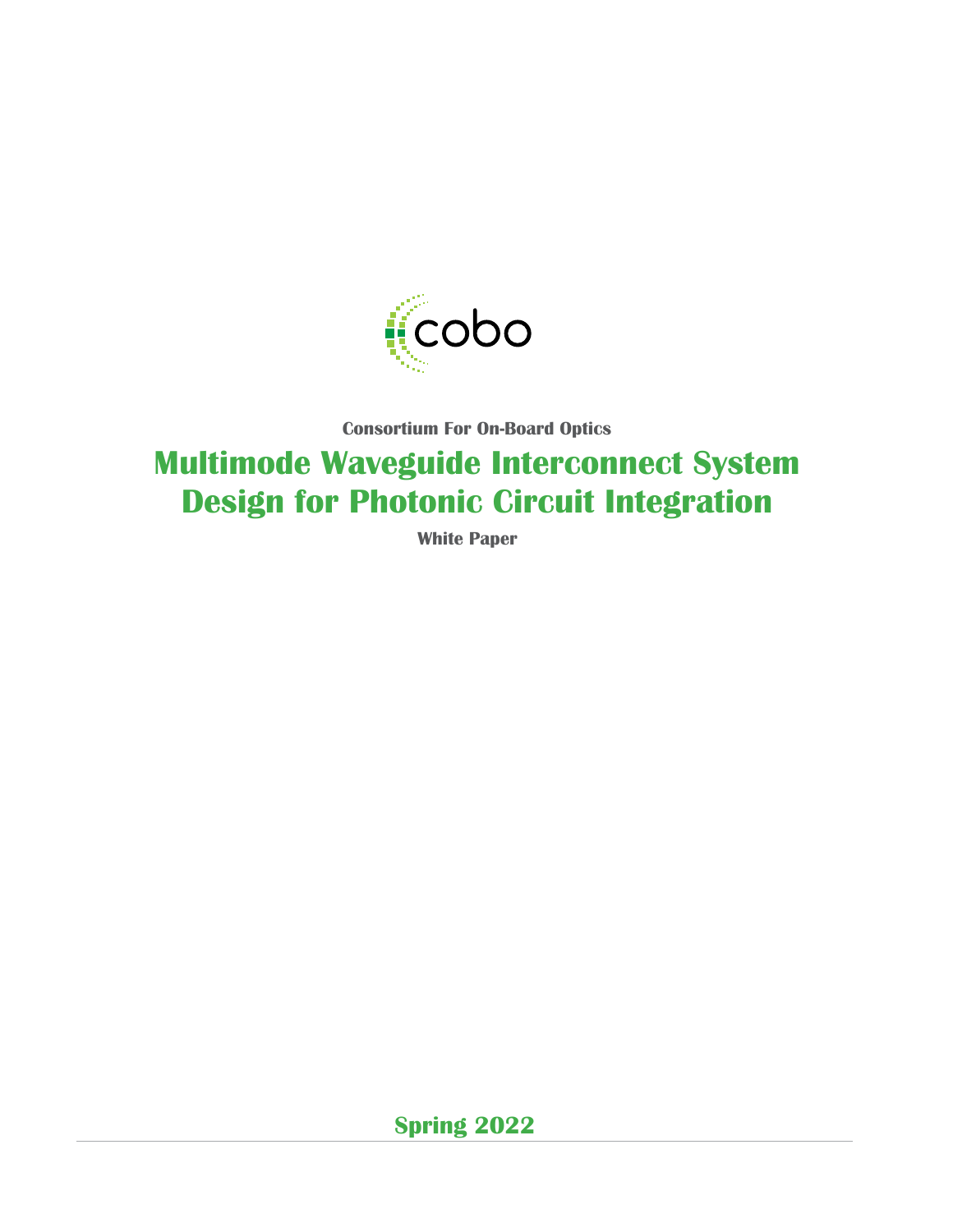

## <span id="page-1-0"></span>**Abstract and Author Contacts**

We propose a novel interconnection architecture, 'MMWG (multimode waveguide) system', in order to address the most recent issues on system power consumption and bandwidth limitation for Data Center application.

MMWG system is defined to replace copper trace with optical multimode waveguide embedded in PCB layers for high-speed signal path in order to increase overall power efficiency and traffic bandwidth. We have simulated the eye diagram performance for 0.25 and 0.5 meters length of polymer MMWG with misaligned connector interfaces.

It is observed that the modal dispersion is dependent on MMWG length, while it is independent to misalignment between MMWG and connector. Overall, the power efficiency of MMWG increases significantly even with the addition of newly defined optical interface called MA (MMWG Adaptor) consuming less than ~0.35pJ/bit regardless of the MMWG length inside the box as a low powered hypothetical LTI interface. Eye-diagram of 100Gbps signal shows clear open eye through linear electrical filter. Higher speed eye-diagram was also simulated for further discussion.

This paper was originally published at the DesignCon Conference.

### **Points of Contact:**

**Kihong (Joshua) Kim - (joshua.kim.6b@hirose-gl.com )** is a Principal Engineer at Hirose Electric USA, Inc. He has been working for Signal Integrity focused on both electronics and photonics since 1989. He received MSc degree in Physics from Seoul National University, South Korea.

**Jeremy Buan - (jeremy.buan.8c@hirose-gl.com)** is a Signal Integrity Manager in the High Speed Interconnect section at Hirose Electric USA, Inc. He received his BSEE and MSEE from San Jose State University.

**Marika Immonen - (marika.immonen@ttm.com)** is a Senior Manager working for TTM Technologies Commercial Technology since 2008 focusing on advanced PCB and substrate technologies. She received MSc. degree in Engineering from Helsinki University of Technology, Finland.

**Phillip Li -** Serves Product Engineering at Cisco Carrier Class Router BU since 1995. Expert to advance interconnect solutions. He received BSME from Chinese Cultural University, Taiwan, and MSEE from U. of Missouri – Columbia.

### **Tsutomu Matsuo - (tsutomu.matsuo.3e@hirose-gl.com)**

#### **Tadashi Oshida - (tadashi.oshida.3t@hirose-gl.com)**

**Melissa Kallos** - **(melissa@onboardoptics.org)** - Consortium for On-Board Optics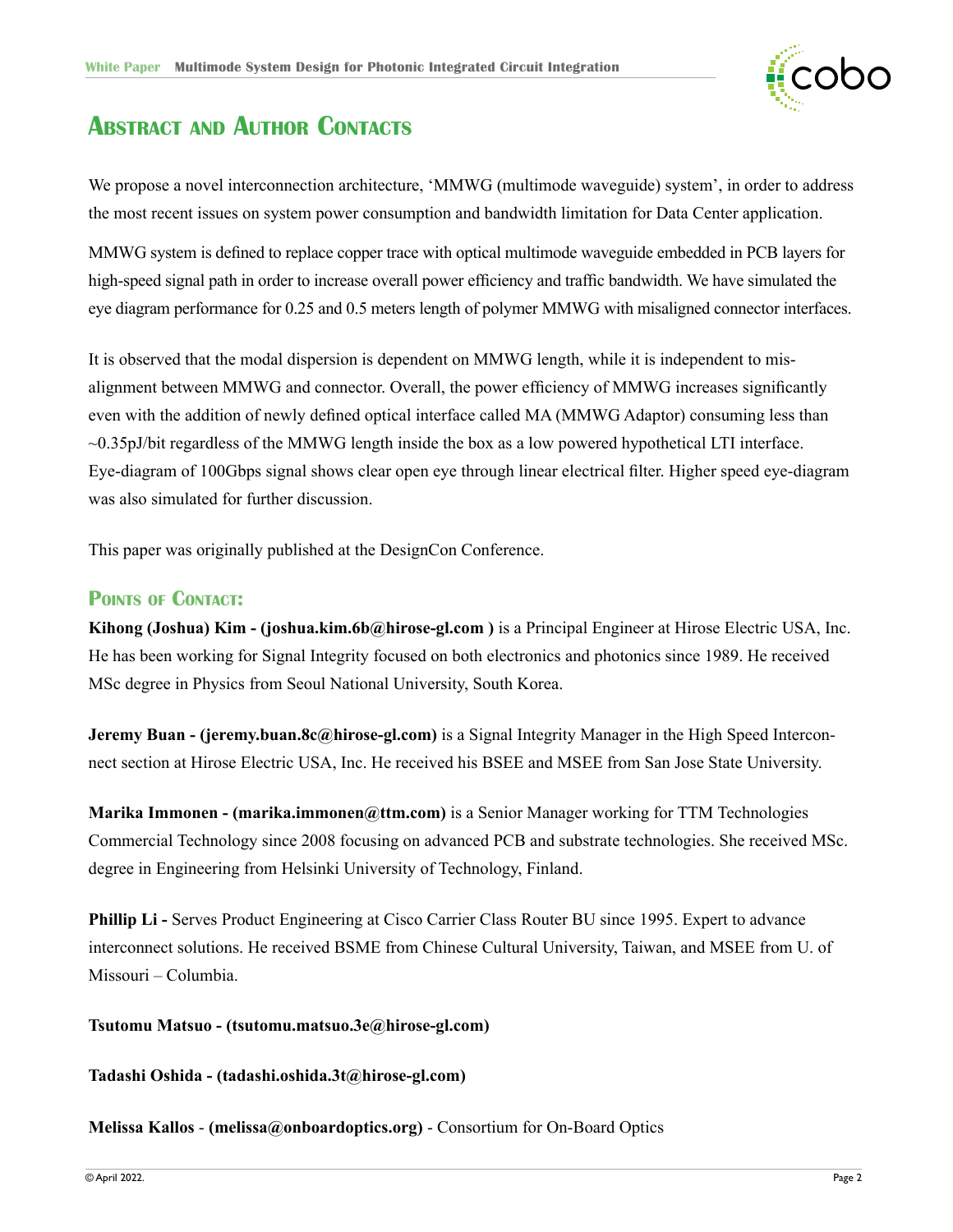

# **TABLE OF CONTENTS**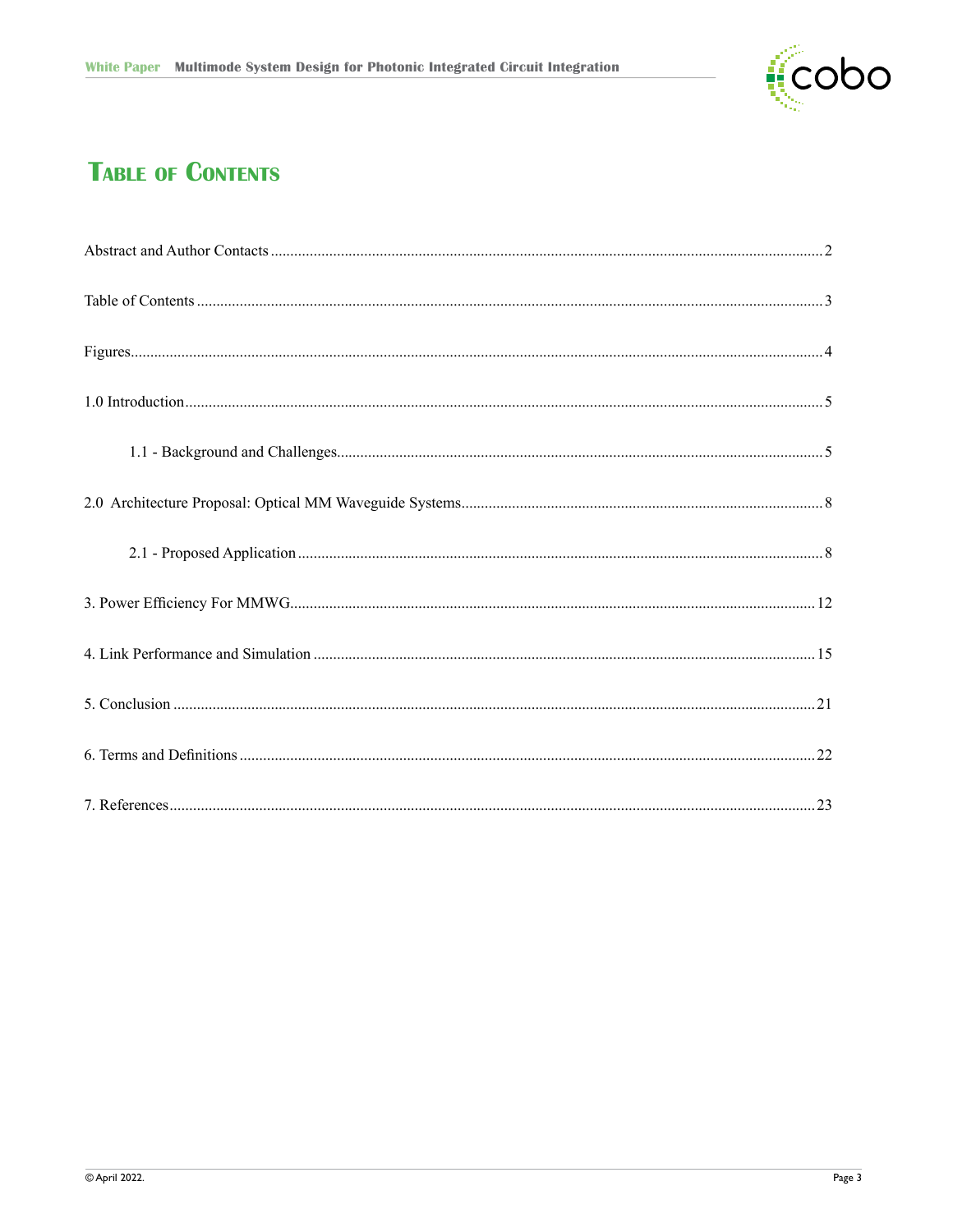

# **Table of Figures**

| FIGURE 5 - Block Diagrams of a Conventional System and a CPO System (a) and Link Models (b)  11      |  |
|------------------------------------------------------------------------------------------------------|--|
|                                                                                                      |  |
|                                                                                                      |  |
|                                                                                                      |  |
|                                                                                                      |  |
|                                                                                                      |  |
|                                                                                                      |  |
|                                                                                                      |  |
|                                                                                                      |  |
|                                                                                                      |  |
| FIGURE 14 - FIR Simulation (a) LMMWG=0.25 Meter (b) LMMWG=0.5 Meter with Gaussian Filter (Green)  19 |  |
|                                                                                                      |  |
|                                                                                                      |  |
|                                                                                                      |  |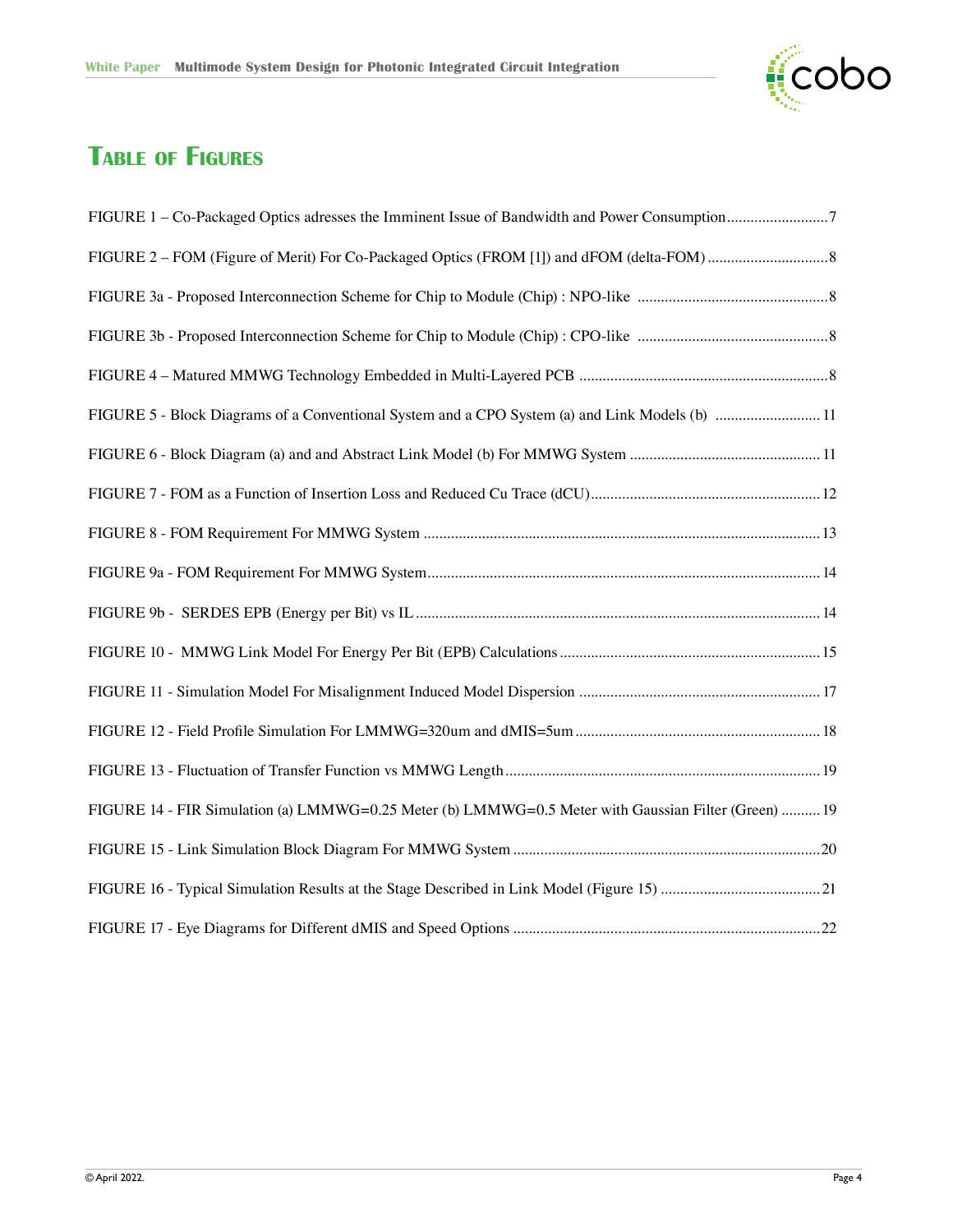

### <span id="page-4-0"></span>**1. Introduction**

#### 1.1 - Background and Challenges

As the information traffic increases in Data Centers, major standard activities for highspeed connectivity, such as IEEE 802.3 and OIF CEI, plan to put more efforts into technologies to increase the switching system bandwidth especially in the areas of SERDES and interconnection technology. It is known that as the signal speed increases, the quality of the signal becomes more impaired due to the limited channel bandwidth. This makes the interconnection system consume more power to compensate the impairments.

Such an increase of power can be explained by two major reasons:

(1) the insertion loss (IL) of PCB trace increases monotonically as a function of frequency, requiring more power to compensate the signal to the required level at the receiving end; and (2) higher speed digital signal requires more taps of digital equalizer, accordingly more power, to compensate a greater number of bits due to the increased bitrate.

These are the two main reasons for increased SERDES power consumption, although there are some mitigations through advanced silicon fabrication technologies (i.e., advanced node). Therefore, the increase of power consumption is an inevitable on-going trend. It becomes a formidable challenge for Data Center's operation, as well as equipment vendors.

It is very recent to realize that the industry faces the hard barrier in 'wall plug' power limitation for the given real-estate footprint, which becomes the primary motivation for the breakthrough technology called CPO (co-packaged optics) system shown in Figure 1.



SMF/MPO connector

**FIGURE 1** – Co-Packaged Optics adresses the Imminent Issue of Bandwidth and Power Consumption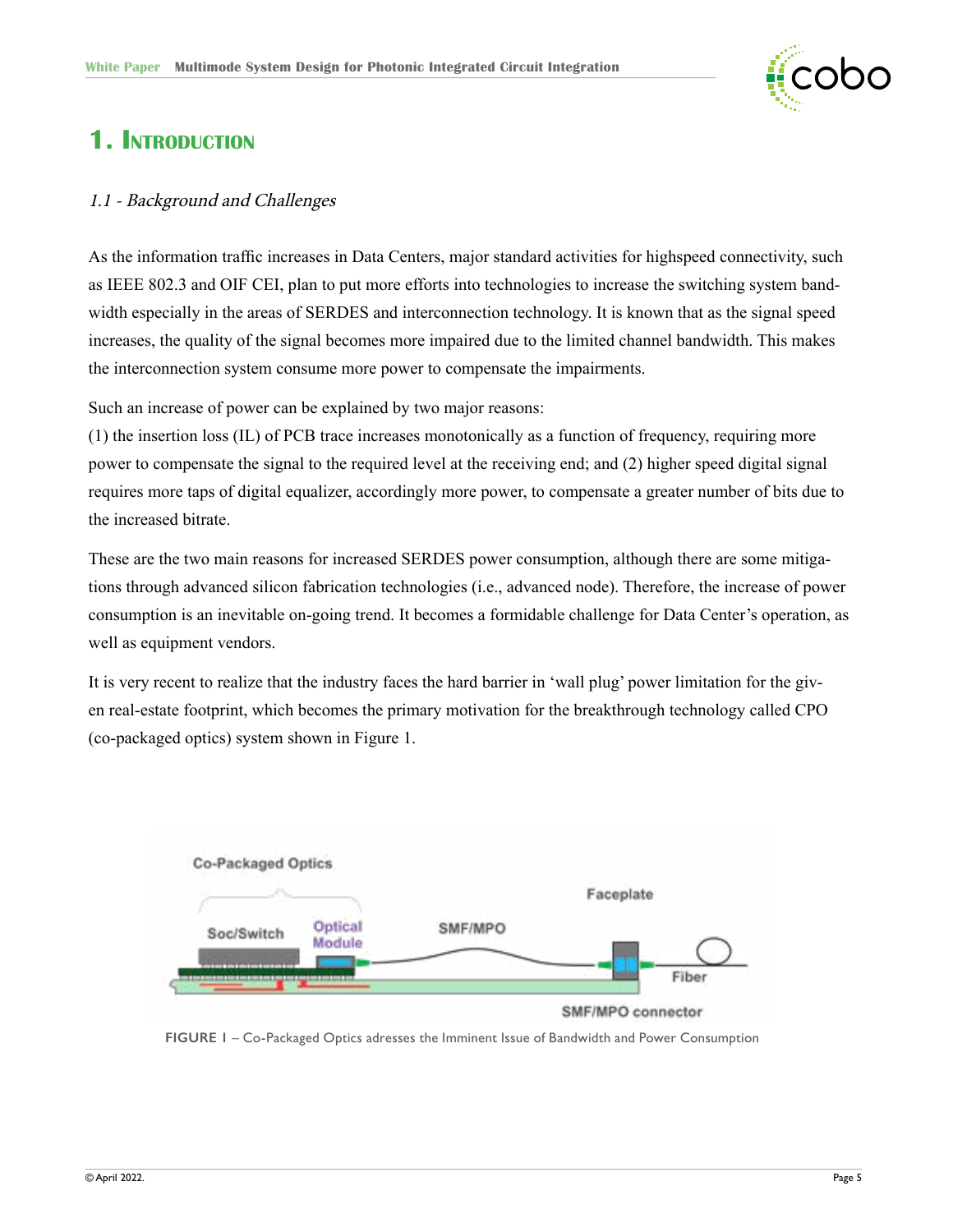

<span id="page-5-0"></span>While meeting the ever-increasing bandwidth requirement, CPO applies the power saving concept of bringing the optical module inside the box from the faceplate, where the conventional pluggable optics are present, thereby reducing the copper trace length, overall IL and the number of taps of digital equalizers. This innovative idea has been gaining momentum and consensus recently by the eco-system among the major standard bodies.



**FIGURE 2** – FOM (Figure of Merit) For Co-Packaged Optics (FROM [1]) and dFOM (delta-FOM)

One recent contribution to IEEE 802.3 'Beyond 400G' study group shared the Figure of Merit (FOM) of CPO among other technologies as shown in Figure 2[1], where the FOM is defined as the product of the bandwidth density (Gbps/mm) and power efficiency (PE) in the unit of bit/pJ. The various SERDES technologies scattered on the chart shows a declining FOM trend as it moves from XSR (in-package) to VSR (on-board) (i.e., positive x direction) because of the two above mentioned reasons together with the physical size increase in their form factor from the CPO's optical module to the conventional pluggable optics.

Thus, one can expect the jump of FOM, noted as 'CPO Shift'[1]. In short, this jump is attributed to the reduction of both copper trace and package dimension. On the other hand, the FOM trend in conventional optical modules (lower-right dotted line) seems to be less optimized in terms of FOM, which shows a big gap of about 10 times less than electrical technologies at the faceplate location (around  $x=1m$ ) denoted as dFOM.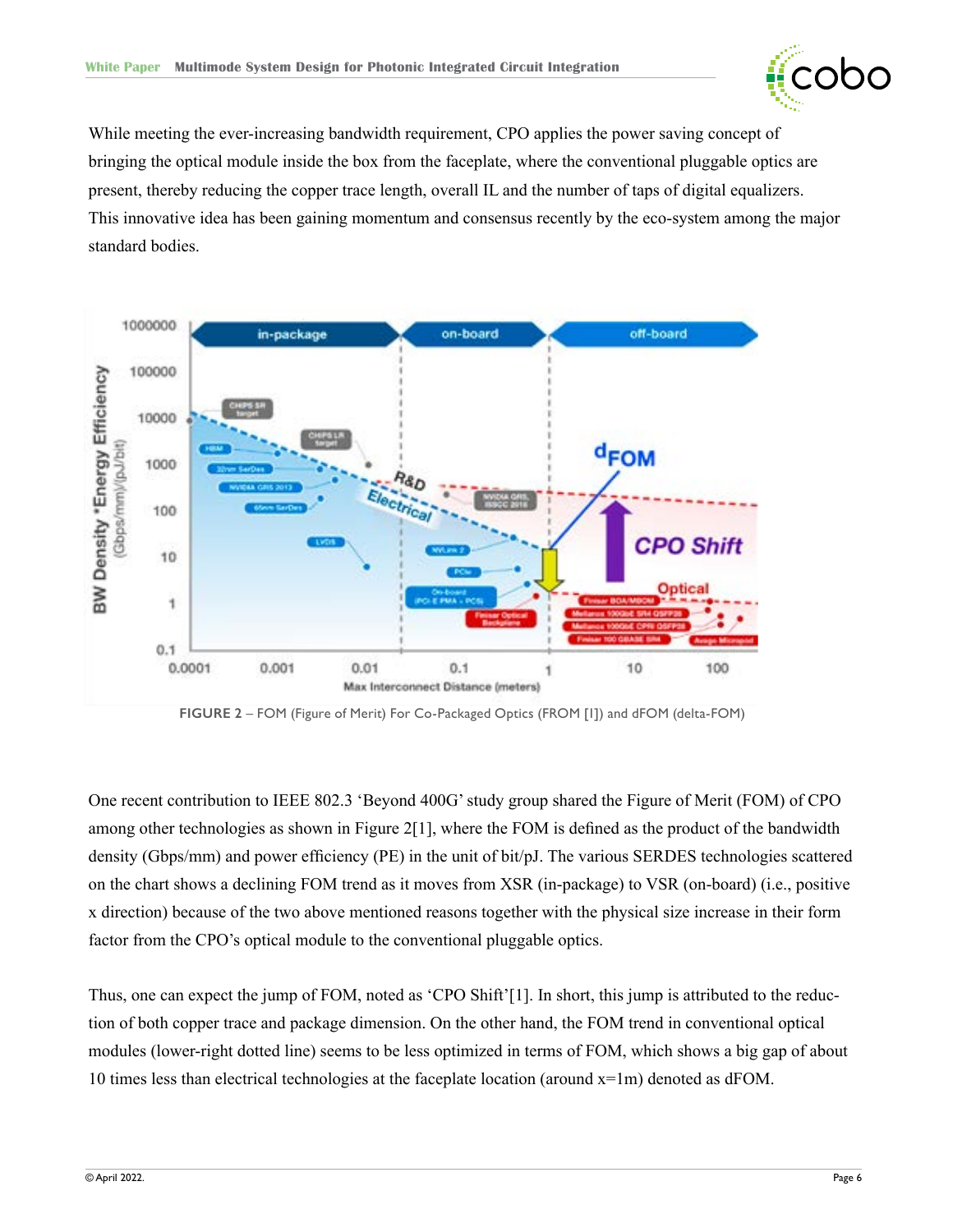

The reason for this gap could be explained by the fact that the optical module has two entities in one package footprint responsible for driving both copper trace inward and optical fiber outward, which in general consumes much higher power. Moreover, the conventional optical module is located at the faceplate and physically constrained by RU (Rack Unit) and standardized optical connectors.

Therefore, the bandwidth density is limited by the faceplate of the box. However, the faceplate will not likely be removed because of its active function as a demarcation point and physical protective boundary. So, for CPO to be deployed in a system, a separate passive optical connector must be provided at the faceplate as shown in Figure 1.

This additional passive connection is not desirable, especially when multi-fiber connectors are used (e.g., MPO of 12 fibers) and the optical power budget of given (or standard) reach length is tight.

(1) Because of high loss for high fiber-count connectors, CPO optical engine faces some challenges to compensate such optical connector loss, which will bring us back to the 'power issue'.

(2) Another challenge is that the big size of CPO modules obstructs air flow and adds extra thermal mass.

(3) Fiber handling during box-assembly is a potential human error source. Thus, even though CPO system brought about some consensus in the eco-system, there will be some foreseeable drawbacks of its architecture.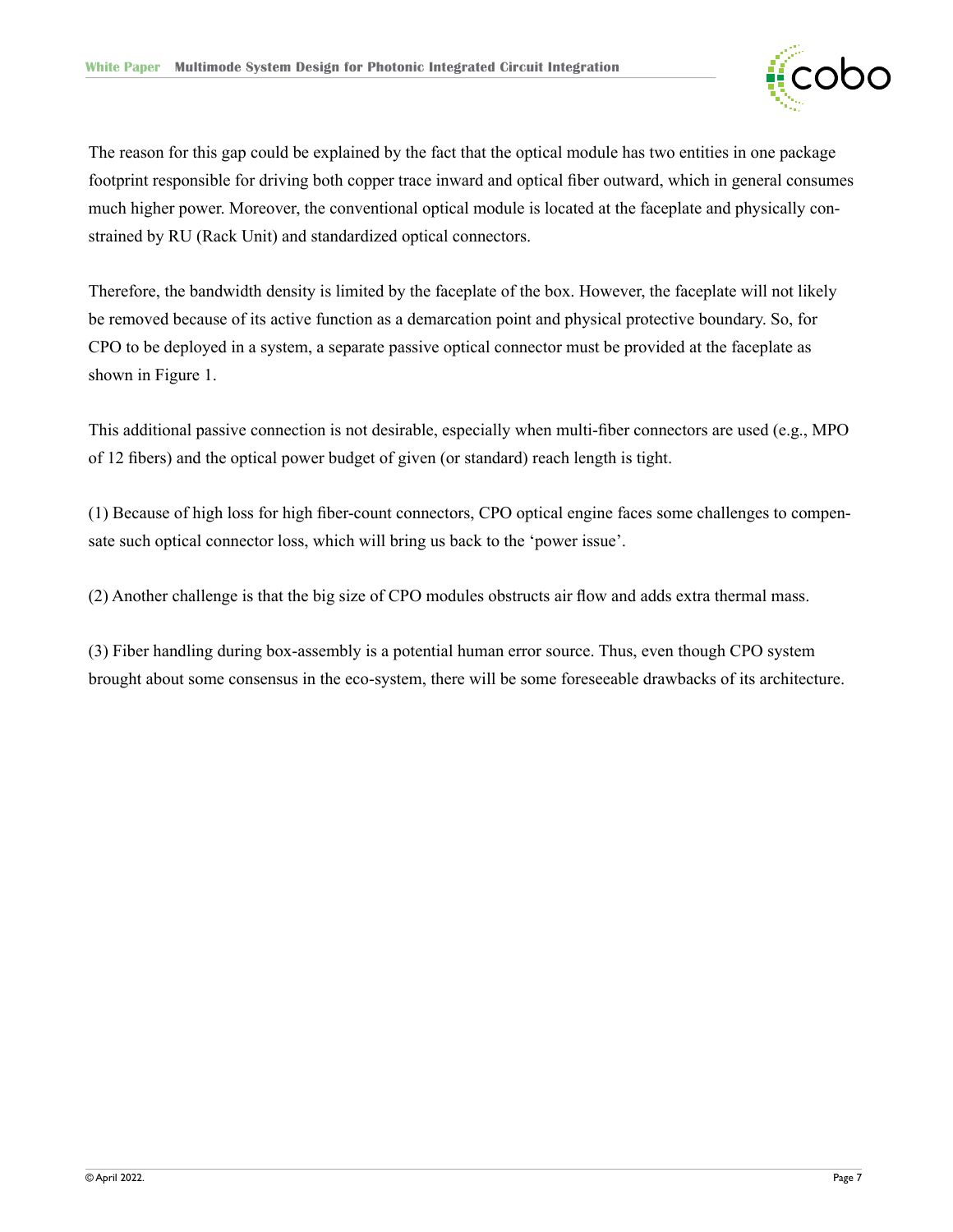

# <span id="page-7-0"></span>**2. Architecture Proposal: Optical MM Waveguide Systems**

### 2.1 - Proposed Application

Figure 3 shows the proposed system [2] of this paper, which uses printed optical waveguide (specifically multimode waveguide) inside the PCB layer for interconnection path between switch chip and optical module (or chip). This system increases the interconnection bandwidth and power efficiency (bit/pJ) and removes human error during the assembly process.



Figure 4 shows the state-of-the-art optical waveguide embedded in typical PCB (or Printed Optical Board).



**FIGURE 4 –** Matured MMWG Technology Embedded in Multi-Layered PCB (by Courtesy of TTM Inc.)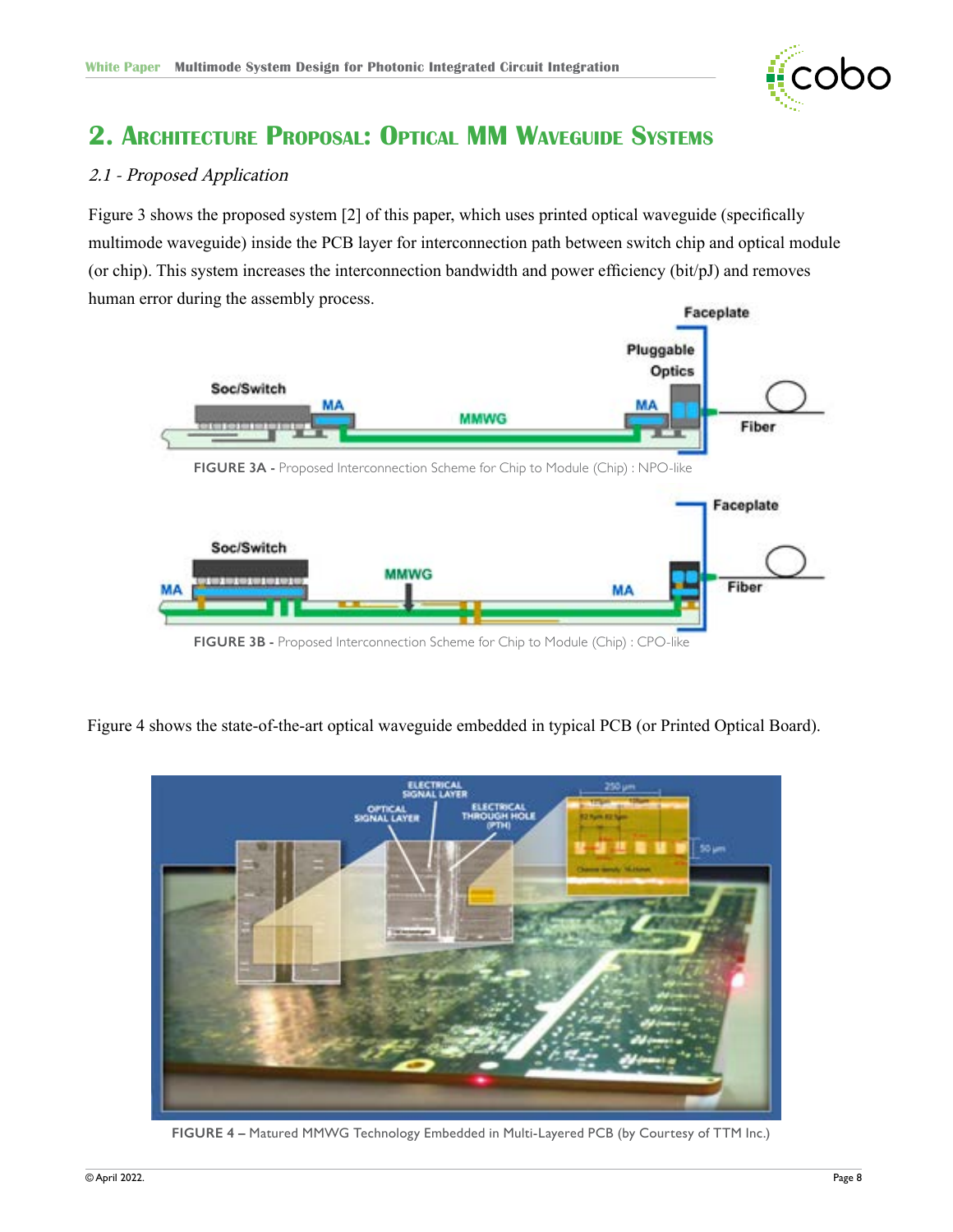

<span id="page-8-0"></span>In order to review the energy efficiency of the proposed system, we first compare the architectural design for a conventional system and a CPO system in Figure 5.



**FIGURE 5 -** Block Diagrams of a Conventional System and a CPO System (a) and Link Models (b)



**FIGURE 6 -** Block Diagram (a) and and Abstract Link Model (b) For MMWG System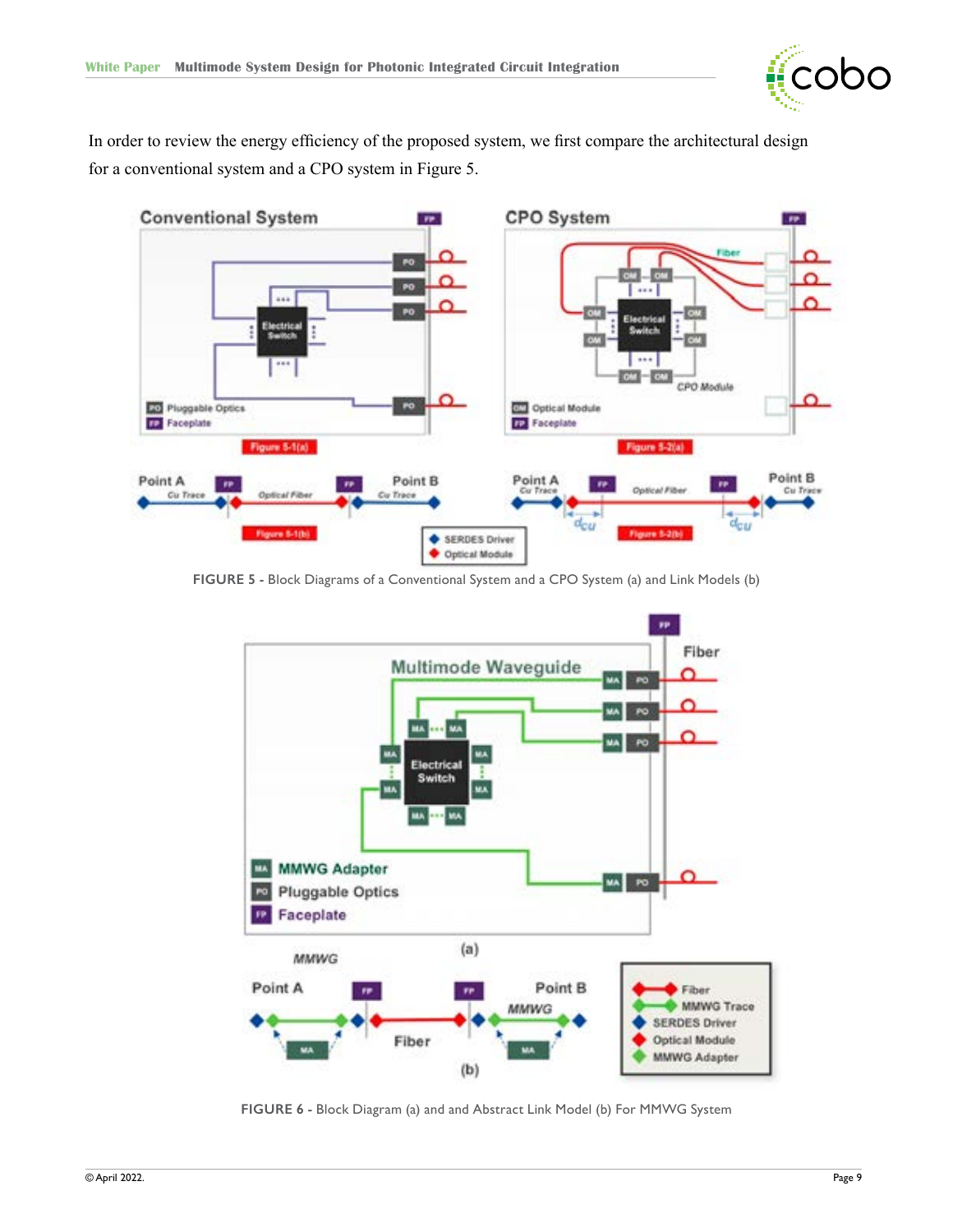

<span id="page-9-0"></span>The link model of a conventional system (Figure 5-1(a) is shown in Figure 5-1(b) to elaborate the signal path. It starts from the SERDES 'Point A' [(depicted as) 1st diamond] of switch chip in the transmitter (TX), goes through the copper electrical trace and is terminated at the faceplate [2nd diamond at FP]. The faceplate serves as a demarcation point where the signal is relayed from the electrical input of the optical pluggable module [3rd diamond] to the long reach optical fiber for various reach options and finally terminated at the far end of the fiber link [4th diamond]. The transmission media is reverted back to copper trace at the electrical output of the optical pluggable module [4th-to-5th diamond] and finally terminated at 'Point B' of the RX chip [6th diamond].

On the other hand, a CPO (co-packaged optics) system shown in Figure 5-2(a) uses optical fiber to interconnect the CPO module (e.g., switch) and the faceplate, while the OM (optical module) is co-located with the switch chip inside the CPO module. The switch chip and OM are interconnected through a short copper trace (10dB max). Figure 5-2(b) shows the abstract link model of the CPO system, where the optical link is further intruded inside each box so that the length of copper trace is reduced (-dl<sub>CU</sub>), whereby the amount of power, dl<sub>CU</sub>\*ES<sub>CU</sub>, can be saved, where  $ES_{\text{CU}}$  is the slope of EPB (Energy Per Bit) per dB of IL as an equivalent length at Nyquist frequency.



**FIGURE 7 -** FOM as a Function of Insertion Loss and Reduced Cu Trace (dCU)

This is further explained through the hypothetical FOM plot (Figure 7) of 'CPO\_shift' (previously shown in Figure 2), where IF<sub>cpo</sub> is the integration factor of CPO packaging. Thus, the CPO system ideally removes d<sub>FOM</sub> and replaces copper trace  $dl_{\text{CU}}$ ) with fiber so that overall FOM gain could be achieved: CPO\_Shift =  $d_{\text{FOM}}$  +  $IF_{CPO} * ES_{CU} * dI_{CU}$ . Note that currently the maximum optical reach for CPO is 2km (FR).

Similarly, Figure 6 shows (a) the block diagram and (b) the abstract link model of the proposed MMWG system. As mentioned above, the MMWG system is defined to replace the copper trace with the optical waveguide embedded in PCB and a newly defined thin interface called 'MMWG adaptor (MA)' at both ends of the optical trace (MMWG).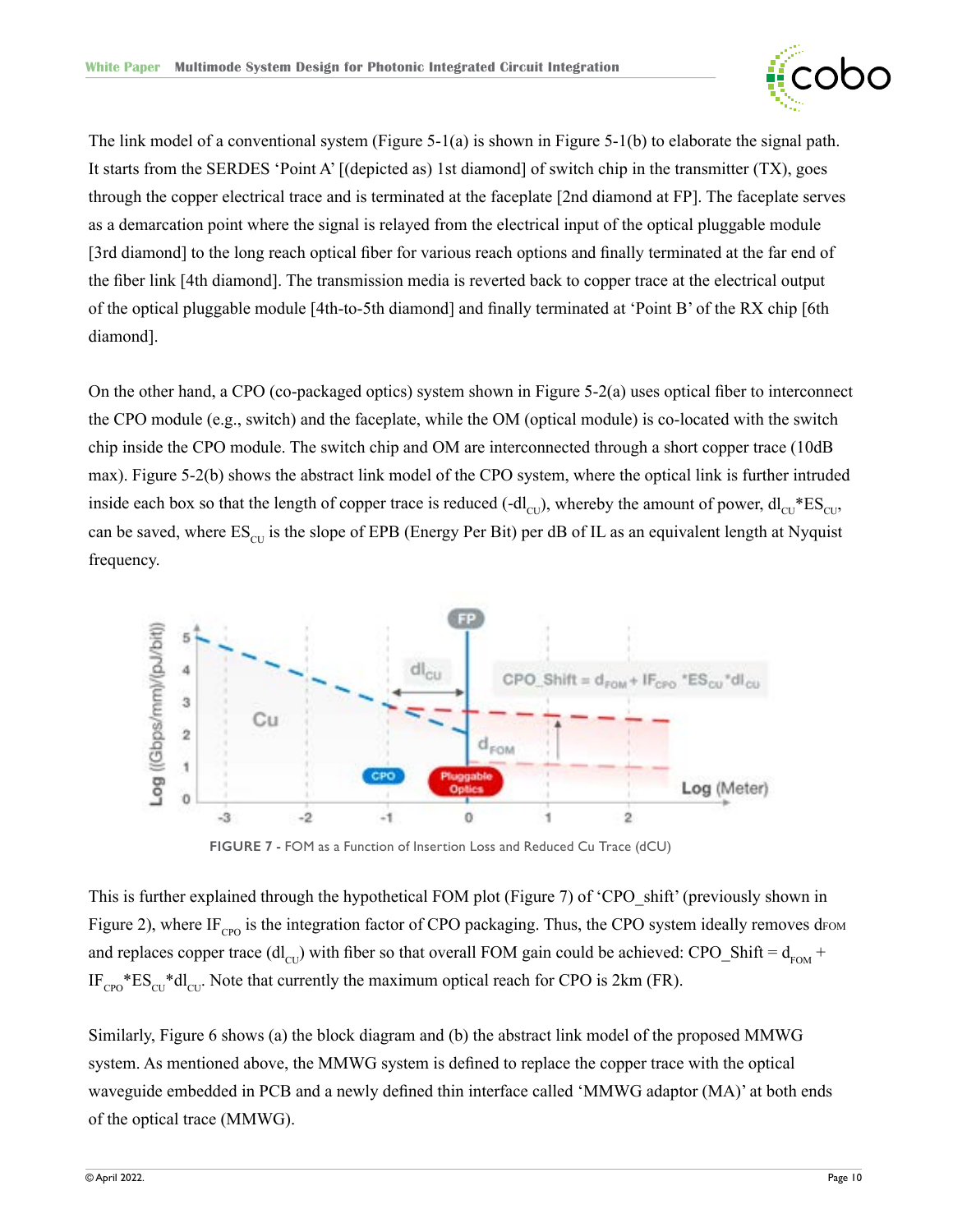

<span id="page-10-0"></span>In order to get the power efficiency of MMWG system, MA is further explained in the link model shown in Figure 6(b). The electrical switch output buffer [1st diamond] drives the MA at the Tx [2nd diamond] to do e/o (electrical/optical) signal conversion and send the optical signal through the MMWG. The optical signal is terminated with o/e conversion at the input of MA at Rx [3rd diamond] right before the faceplate [4th diamond at FP], where the conventional optical pluggable module [5th diamond] takes the electrical signal from the output of the same MA at Rx [4th diamond] and converts it to an optical signal for the long reach fiber. The remaining path from the Rx side of the fiber is in the reverse order.

Thus, the MMWG link removes copper traces except for the electrical interface points at MAs, which add extra power consumption along with the new integration factor  $(\text{IF}_{\text{MMWG}})$ . However, since the MA should add minimal power consumption for signal conversion, it is defined to minimize the additional power, so that overall, it should still give a gain in power efficiency (PE).



**FIGURE 8 -** FOM Requirement For MMWG System

Figure 8 explains this requirement of the MA in order to produce a positive 'MMWG shift' in FOM:

### $[MA$  Requirement $] |dMA_{\text{TOT}}| \leq L_{\text{MMWG}} * ES_{\text{CU}}$ where  $dMA_{TOT} = dMA_{TX} + dMA_{RX}$  is FOM decrease by adding MA with the assumption of IF<sub>MMWG</sub>  $\geq$  IF<sub>CPO</sub>, which is a feasible condition when considering the shrinking dimension from a CPO system to an MMWG system. (The equality imposes the size requirement.) Note that the MMWG FOM line stays flat reflecting the fact that the optical path is non-dispersive for this short distance and form factor is negligible as the MMWG has no standard connectors inside the box.

For example, a typical polymer MMWG optical insertion loss of 0.05dB/cm for 850nm of light signal has been reported, yielding only 1.25dB for 10" of length, as opposed to 16dB for copper with equivalent length, which explains the flatness [3].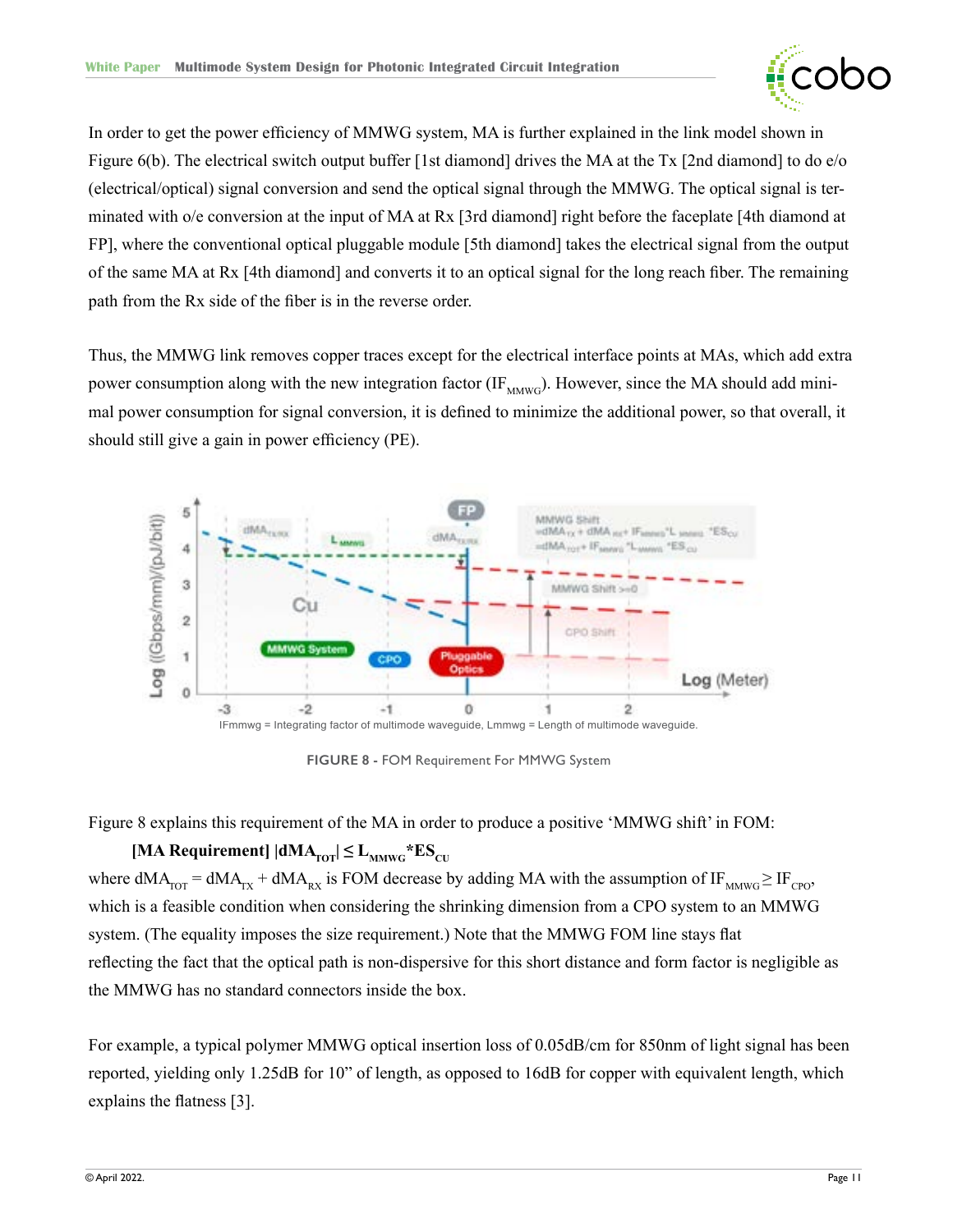

# <span id="page-11-0"></span>**3. Power Efficiency For MMWG**

In this section, we will review the viability of the requirement derived in the previous section [MA Requirement] through a practical exemplary application. First, in order to get  $ES<sub>CD</sub>$ , we collected data points for average EPB (energy per bit) for 100G copper SERDES (through verbal communication with eco-system partners) per each subclass interconnection method described in the standards (IEEE 802.3 and OIF-CEI specifications) shown in Figure 9(a) and are plotted as a function of IL(dB), Figure 9(b), which shows.



**FIGURE 9a -** FOM Requirement For MMWG System



This can translate into 123W of power saving for a switching system of 100G port of the 128-radix by removal of 16dB copper trace of C2M (or VSR), while 77W of power saving for the same system with CPO by removal of 10dB copper trace (XSR). However, in order to get such power savings in an MMWG system, minimal power must be supplied for the MMWG adaptation. To get some insight about the amount of such additional power consumption, the function of the MA is described here in detail. Fundamentally, the MA should provide a simple 'transfer function' for a given electrical(/optical) signal from(/to) electrical to(/from) optical medium in LTI (linear time invariant) system: no re-timer and no re-shaper are assumed.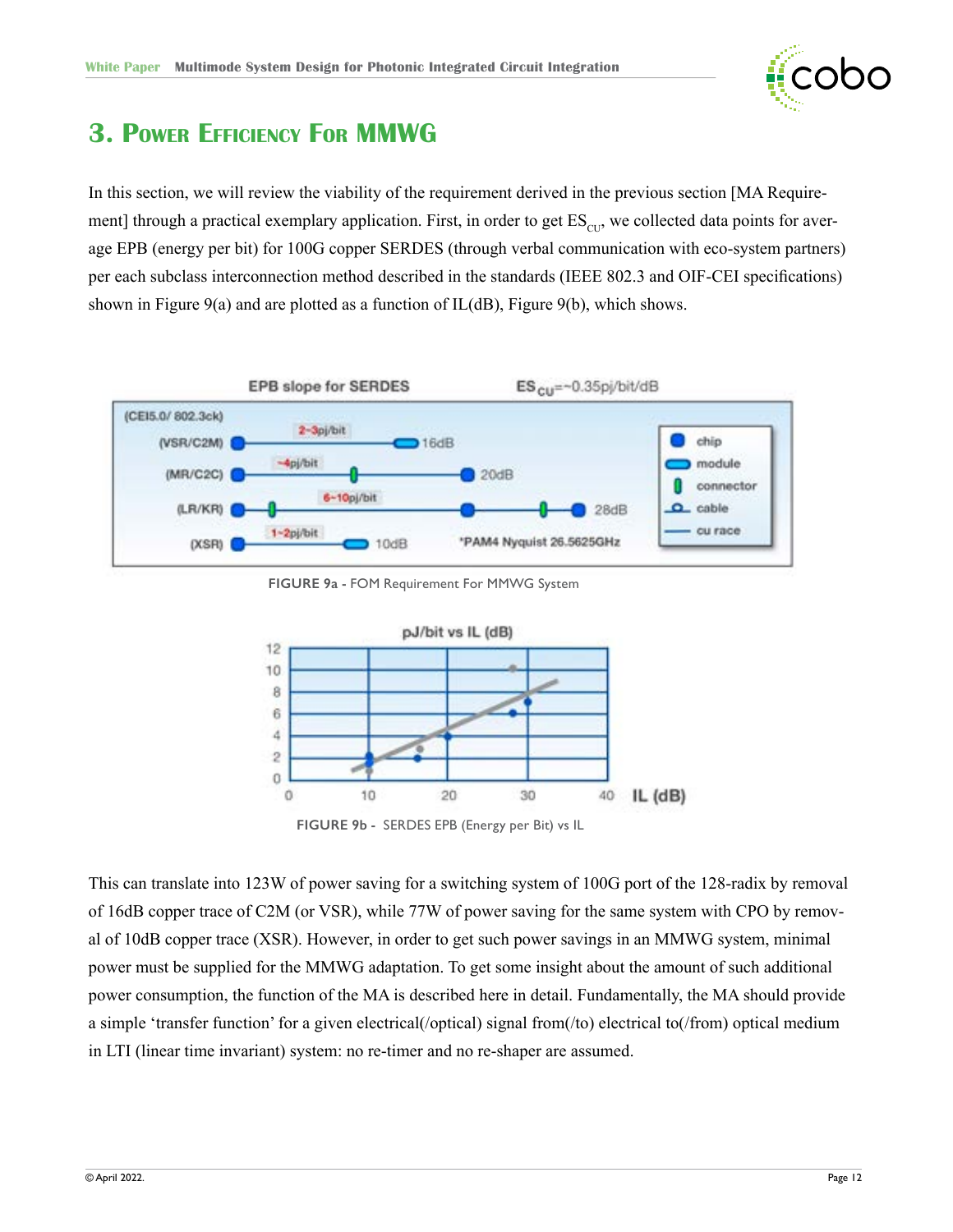

<span id="page-12-0"></span>The simplicity of MA is the key for the minimal additional power requirement as mentioned earlier. In fact, at some standard bodies, there are on-going discussions of a similar topic called 'direct drive' option for Laser diode (LD) and Photo diode (PD) for CPO implementation. Thus, the ideal MMWG link is composed of a light source (Transconductance Amplifier  $+$  LD), short waveguide and light sink (PD  $+$  Transimpedance Amplifier) as shown in Figure 10.



**FIGURE 10 -** MMWG Link Model For Energy Per Bit (EPB) Calculations

The one-meter length limit of L<sub>MMWG</sub> is presumably used suggesting a typical maximum electrical trace length in the box. The length of copper trace of  $IL_{MA}$  $\sim$ 0 inside MA block is to represent the case when MA is ideally integrated in a PIC (Photonic Integrated Circuit) monolithically. In the case that some minimal copper trace of for implementation is needed, it is possible to use such a short copper trace as long as the MA holds the LTI condition.

Let us consider a very simple, but ideal, model of an MMWG link surrounded by a standard electrical characteristic impedance,  $Z_0$ , to estimate the power efficiency, EPB (energy per bit) of the MMWG link. It is composed of LD (VCSEL 850nm), PD, optical connectors, and MMWG. A further assumption has been made that there is negligible chromatic or modal dispersion because of a short length of optical waveguide. Moderate optical IL is present from various roots, such as material loss,  $IL_{\text{MAT}}$  (dB/cm) including geometrical imperfections of the waveguide (e.g., surface roughness) and the coupling loss of all connectors,  $L_{\text{cor}}(dB)$ , at any possible interface. (However, modal dispersion will be discussed at the next section in detail which could be critical when the bitrate (BR) goes high enough.)

With these in mind, assuming Vin is the incoming signal amplitude (in volt) at the TCA (Transconductance Amplifier) of  $MA_{rx}$  (MA in Tx function) in Figure 10 from the electrical transmission line of  $Z_0$ , the received signal generates  $I_{TCA-AVG}$  by transconductance (gm) under the impedance matched condition, which is completely consumed by the heat and photon generation through the injection current of LD,  $I_{LD|AVC}$  consumes power through the forward voltage of VCSEL,  $V_{LD AVG}$ . Dividing this by BR gives the first EPB<sub>LD</sub>. If the required  $I_{LD|AVG}$  is less than minimum  $I_{TCA|AVG}$ , that can be generated by  $gm=1/Z_0$  (assuming impedance matched LD bias circuit), then ideally a TCA is not required nor extra power, which is the case in general.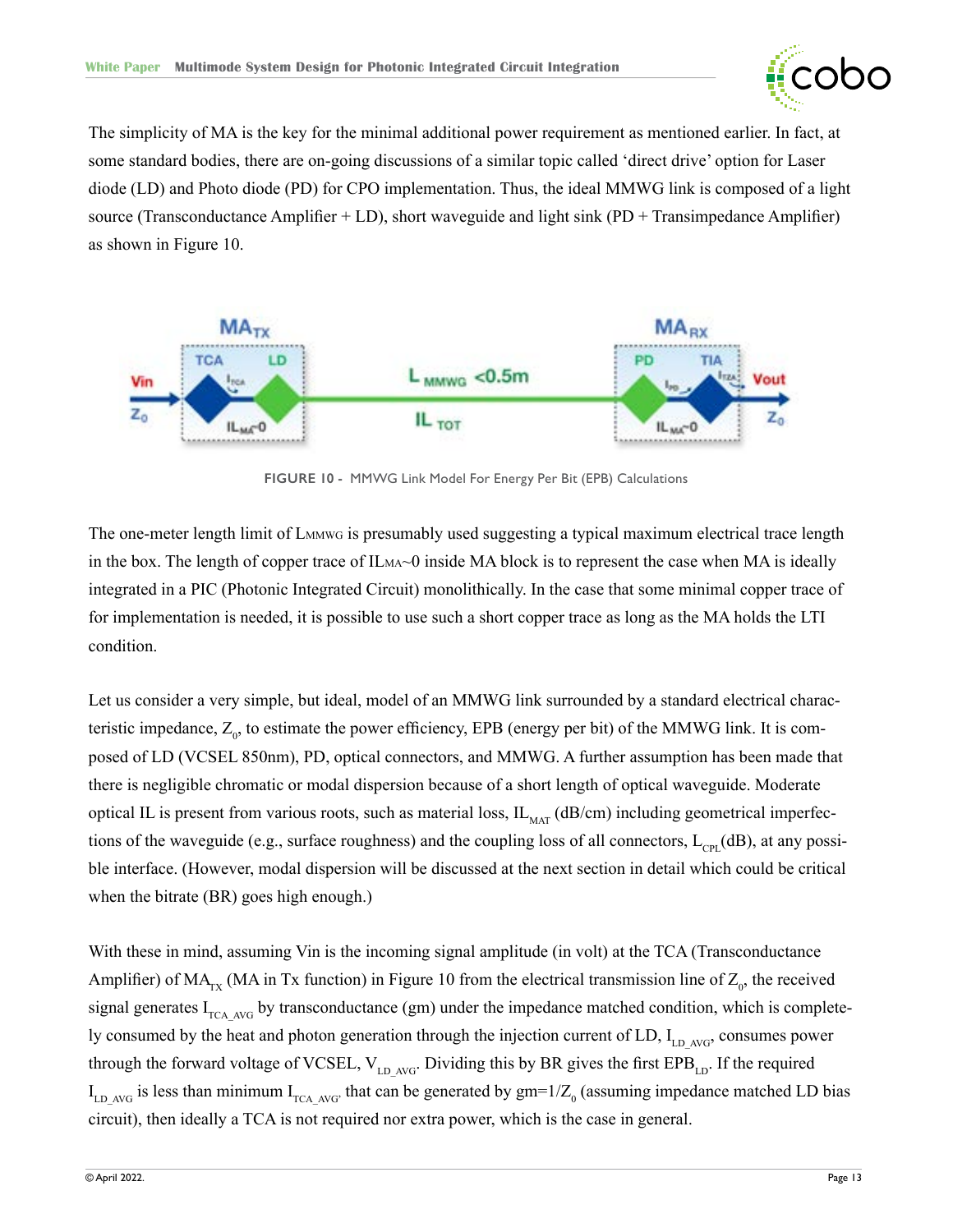

On the other hand, the launched optical signal, after the total optical loss,  $IL_{\text{DTAL}}$  ( =  $IL_{\text{MAT}} * L_{\text{MMWG}} + L_{\text{CPL}}$ ), is received at the PD which generates average photo current, IPD\_AVG, with bias voltage applied,  $V_{p_D \text{ BIAS}}$ , that will finally produce  $EPB_{\text{PD}}$ . Then, the photocurrent IPD\_AVG is fed into TIA (transimpedance amp) with feedback impedance of tz (Ohm) which is determined by the dynamic range of  $I_{PD\_AVG} = [I_{PD\_MIN}, I_{PD\_MAX}]$  for the desired output voltage,  $V_{\text{OUT}}$ , to drive the electrical transmission line with characteristic impedance,  $Z_0$ . Vour can be generated only by received  $I_{\text{PD} \text{AVG}}$  or may need the extra external booster when IPD\_AVG is too small to drive  $V<sub>off</sub>$ . As a summary, EPB equations derived from the above argument are,

 $[EQ1] EPB<sub>TCA</sub>=0$  $[EQ2] EPB<sub>LD</sub> = I<sub>LD_AVG</sub> * V<sub>LD_AVG</sub> / BR$  $\rm [EQ3]\;EPB_{\text{PD}}\rm =\text{I}_{\text{PD}\rm\_AVG}$  \*  $\rm V_{\text{PD}\rm\_BIAS}$  /BR, and  $[EQ4] EPB_{TIA} = MAX(I_{PD_{AVG}}^{2*}(V_{OUT} / I_{PD_{MIN}} + Z_0)/BR, V_{OUT}^{2}/Z_0/BR).$ 

Considering typical operational condition of MMWG link for 112Gbps using VSCEL and PIN-PD, with  $I_{LD}$ <sub>AVG</sub> of 2~5mA, V<sub>LD AVG</sub> of 2~3V, I<sub>PD AVG</sub> of 0.1~2mA, V<sub>PD BIAS</sub> of 2~3V, and Z<sub>0</sub> of 100Ohm and with V<sub>INOUT</sub> of 400mVpp (nominal), we have

[EQ5] EPB<sub>TOT MAX</sub>= 352 fJ/bit (= 0+134+54+164) [EQ6] EPB<sub>TOT\_MIN</sub>= 71fJ/bit (=0+54+3+16).

This result shows that the maximum additional power, 0.35pJ/bit, by the MA is considerably small that one can even get back by reducing copper trace of only 1.0 dB IL (=  $EPB_{TOTMAX} / ES_{CU}$ ). This means whenever the MMWG is applied to replace the copper trace of more than 1.0 dB IL, the MMWG approach is effectively saving power, even when compared to the CPO architecture.

Reflecting this to the same system that we have discussed earlier (100G port system with the radix of 128 system), this additional  $EPB_{\text{TOT MAX}}$  will add to the power consumption by 9W. Thus, overall, even with the addition of MAs, saves 114W (=123-9) by replacing VSR copper into MMWG and 68W (=77-9) by replacing XSR copper into MMWG system (MMWG+MAs).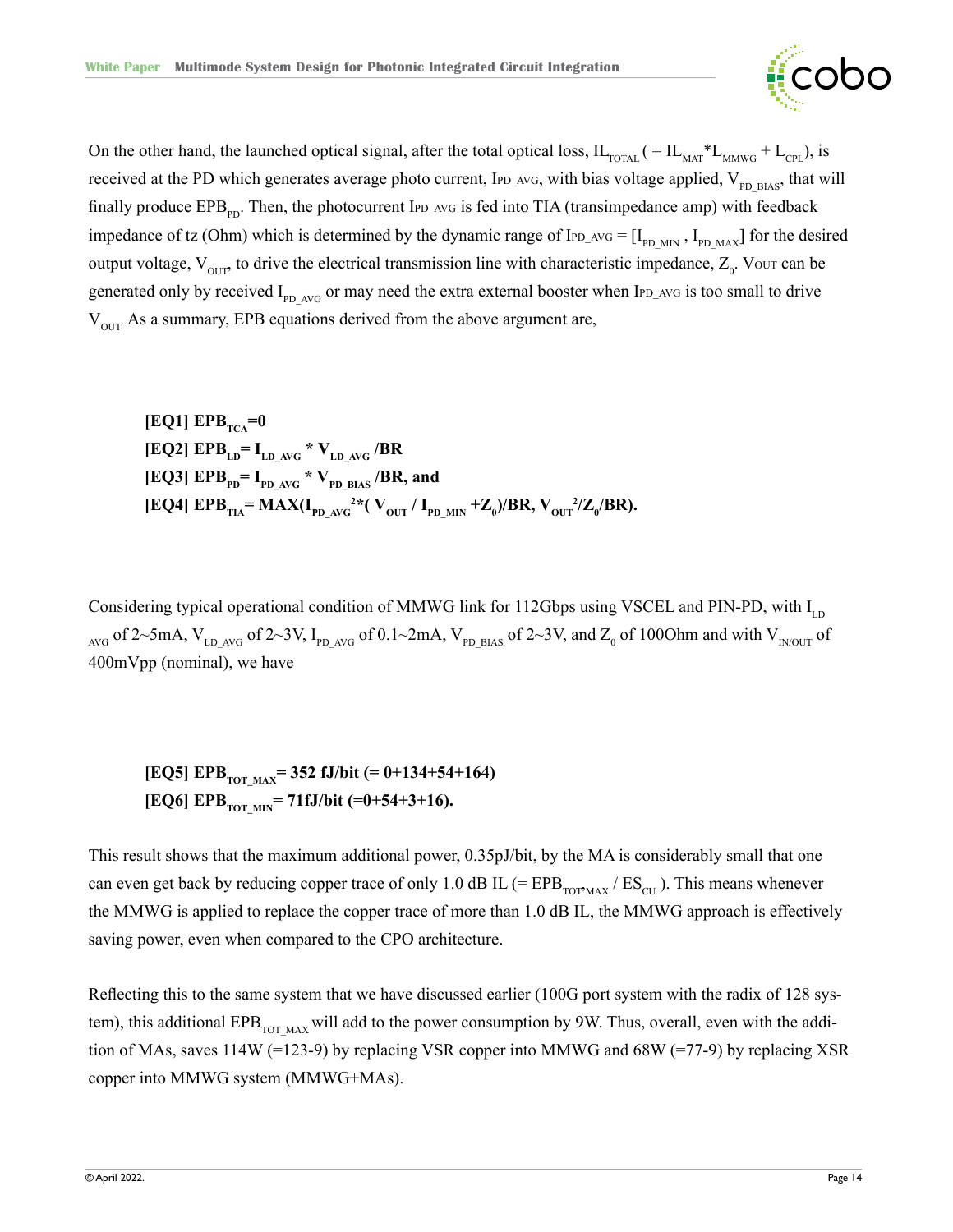

### <span id="page-14-0"></span>**4. Link Performance and Simulation**

In this section, the performance of a MMWG link through eye diagram analysis is discussed. As mentioned earlier, multimode waveguides are adopted because of their mechanical alignment advantage. It is particularly important for automated PCB assembly processes in order to ensure the optical power stays within the budget of the link. Here we have used a typical MMWG cross-sectional size of 48umx48um embedded in layers of conventional PCB processes.

However, since the physical dimension of the waveguide is larger than its operational wavelength, the waveguide falls into the "multimodal" category. This means that there is more than one mode for signal transfer in the waveguide, which results in less channel bandwidth than single mode. Moreover, since high-speed active optical components have single mode interfaces in general, the optical interface of MA requires a mode conversion, which is a connector design challenge.

Here, we simulate the MMWG link in time domain to see if (1) this multimode dimension provides good enough bandwidth technology solution for Data Center applications and (2) any other modal noise might be created when the connector is misaligned with the MMWG by the lateral displacement,  $d_{MIS}$ .



**FIGURE 11 -** Simulation Model For Misalignment Induced Model Dispersion

Figure 11 shows the simulation link model reflecting the above situation. The waveguide cross sectional dimension (48um x 48um) and material constants (RI core/clad = 1.57/1.544) from a typical optical PCB manufacturing process were used.

For simulation, we used a commercially available Eigenmode Expansion (EME) solver to get optical transfer function  $(S21.^2)$ . As a quick performance test method to assess the modal dispersion, we simulated the FIR (Finite Impulse Response) for 0.25 meters and 0.5 meters of MMWG interconnection length as a function of  $d_{MIS}(um)$ .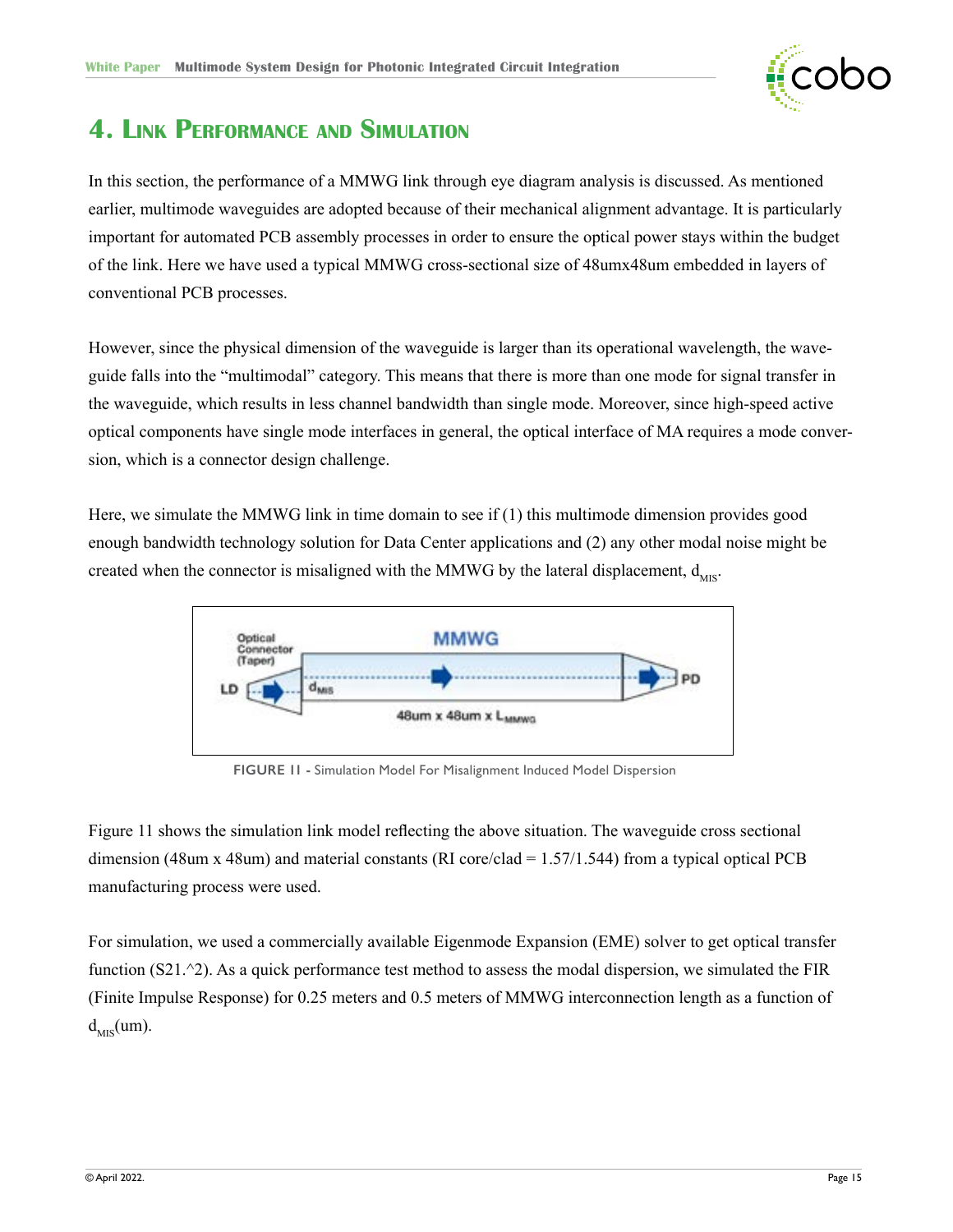

<span id="page-15-0"></span>The field propagation profile of the waveguide of  $L_{M(W)G} = 32$ mm with the misalignment  $d_{MIS} = 5$ um is shown in Figure 12 just to give some insight about how the light propagates inside the MMWG and converts back to single mode interface. It is noteworthy that although the MMWG physical dimension is in near ray optics regime (48um >> 0.85um), a wave optics characteristic still appears in the plot rather than showing straight optical lines of rays (zig-zag reflection patter). Thus, eigenmode based simulation was justified to be used so that it reflects the precise coherent transfer function of the MMWG system inside the e/o/e (electrical-optical-electrical) link.

Figure 13 shows the transfer function of MMWG as a function of length,  $L_{MWWG}$ , when  $d_{MIS} = 10$  um. Small but clear intensity fluctuations are observed due to the wave nature of coherent interference as expected. Even though the fluctuation is small (max 1.54dB), this may cause performance degradation of the link. A feedback circuit might be applied to maintain the desired constant electrical output signal such as automatic gain controller (AGC), which would not be an attractive solution since it increases power consumption.

However, one could consider (1) optimizing the dimensional parameters of waveguide itself to suppress such fluctuations in purely optical domain and/or (2) modifying the electric buffer so that the optimized threshold level absorbs such fluctuations with specified margin with the aid of non-linear passive electrical circuit (e.g., clamping diode).



**FIGURE 12 - Field Profile Simulation For L<sub>MMWG</sub>=320um and d<sub>MIS</sub>=5um**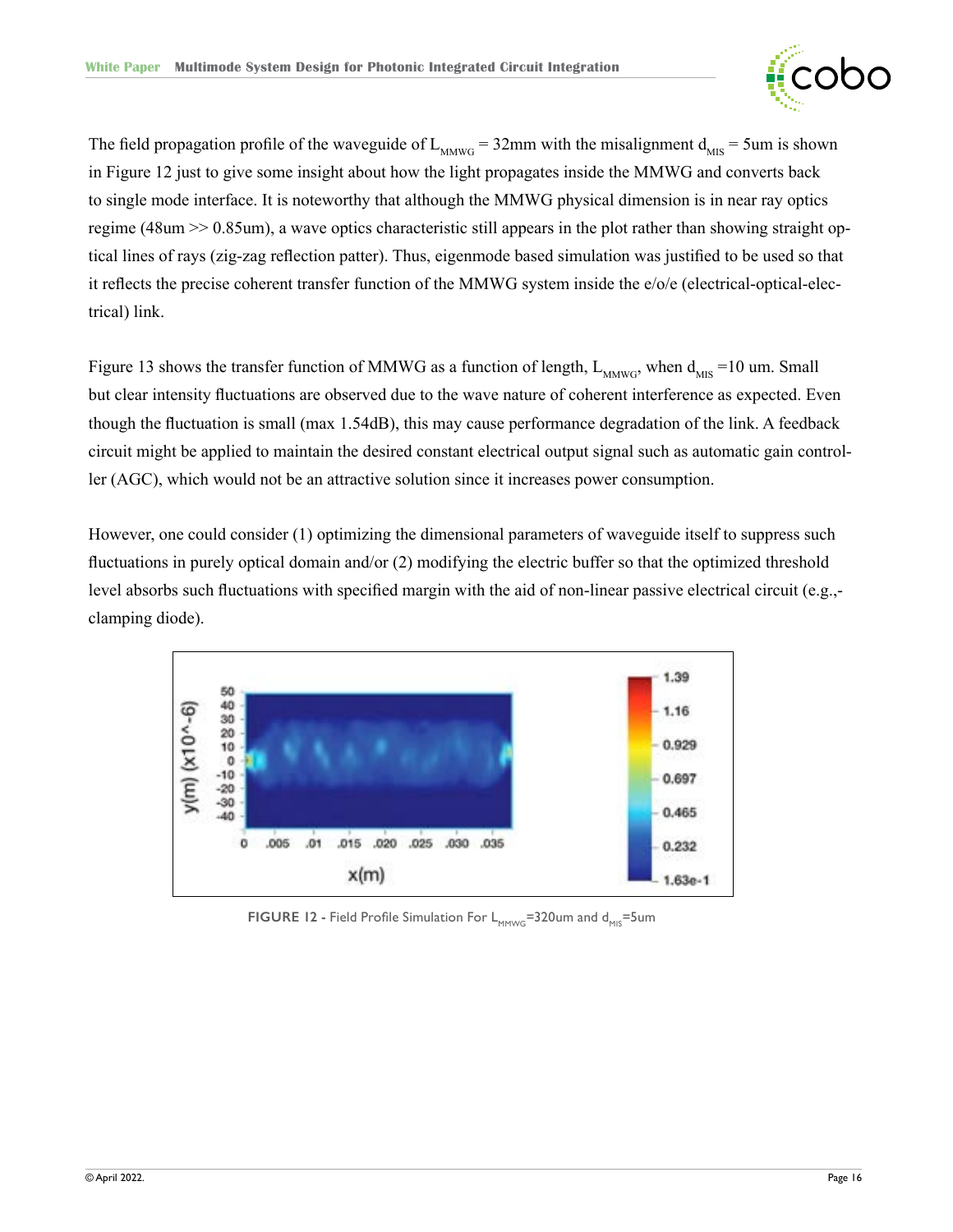

<span id="page-16-0"></span>

**FIGURE 13 -** Fluctuation of Transfer Function vs MMWG Length



FIGURE 14 - FIR Simulation (a) L<sub>MMWG</sub>=0.25 Meter (b) L<sub>MMWG</sub>=0.5 Meter with Gaussian Filter (Green)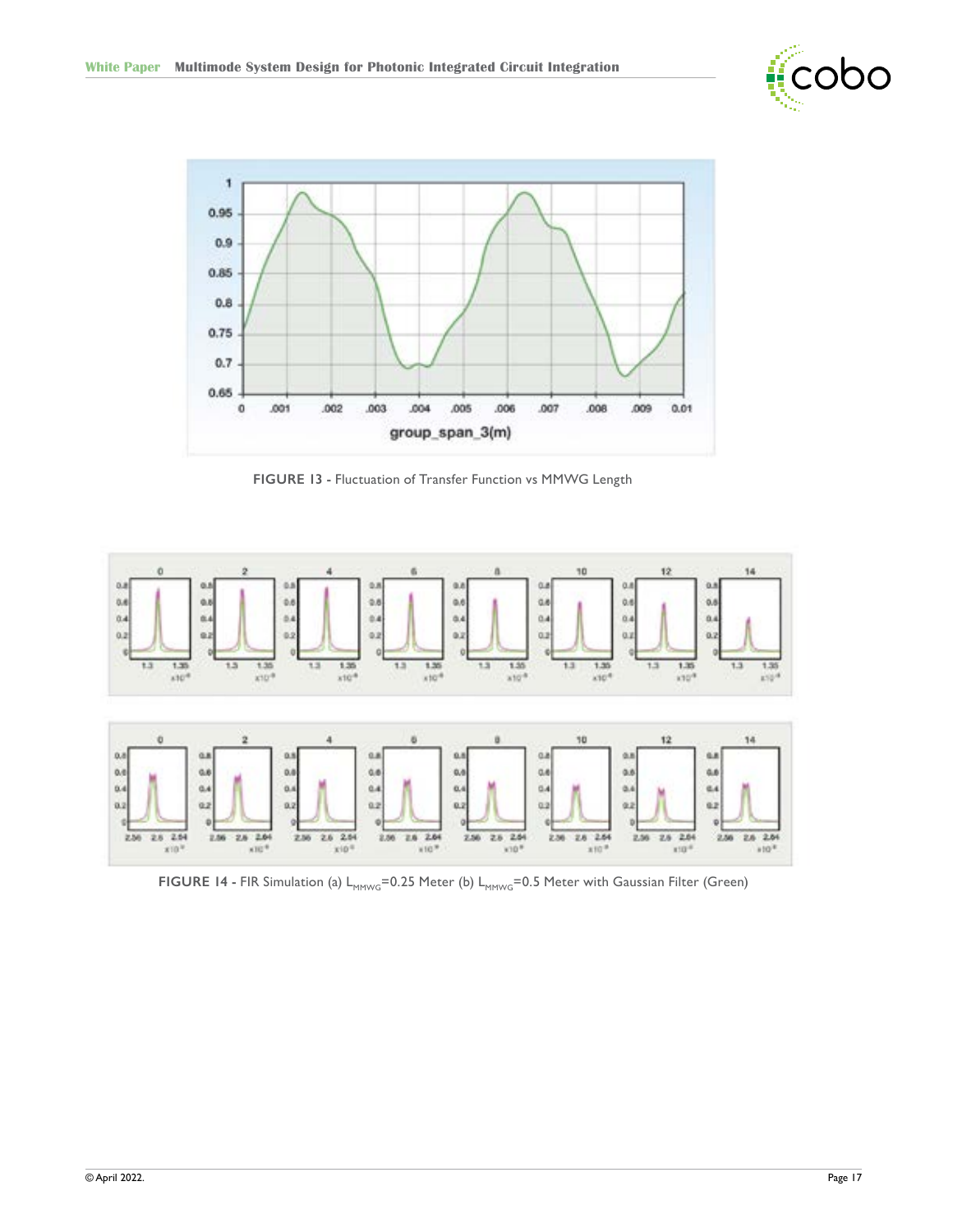

<span id="page-17-0"></span>Figure 14 shows the finite impulse response with and without gaussian filter of the sigma of 100GHz (green and magenta) when  $L_{M/(0.5)} = 0.25$  meters and 0.5 meters while the misalignment amount,  $d_{MIS}$ , varies from 0 to 14 um (in 2um steps), where y-axis is optical intensity (arbitrary unit). As shown in the figure, the optical power decreases as the misalignment becomes larger and more modal noise is seen in the long (0.5 meters) MMWG than the short (0.25 meters), as expected. However, there is no visible modal dispersion observed due to misalignment. Note that there is the above-mentioned coherent fluctuation, though it decreases in average as dMIS increases. However, there is linear power loss of the signal depending on the misalignment which can be compensated by a simple linear gain stage either in optical or electrical domain. This is an encouraging result, which supports the effectiveness of LTI of MA (thin direct drive type of interface) approach in MMWG system.

In order to understand how an MMWG system performs when it is adopted as part of electrical system through the pair of MAs (i.e.,  $V_{IN}$  -> MA<sub>rx</sub> -> MMWG -> MA<sub>rx</sub> -> V<sub>OUT</sub>), MATLAB code has been written to simulate and validate signal behavior at each point in the link using the optical transfer function extracted from the EME solver with varied misalignment,  $d_{MIS}$ 



**FIGURE 15 -** Link Simulation Block Diagram For MMWG System

Figure 15 shows a block diagram for simulation flow in the MATLAB programing, which describes:

- (1) Random binary sequence, BTt, is generated as Baseband Tx time signal vector, which can be converted into Frequency domain vector, BTf, through FFT,
- (2) BTf vector goes into transfer function of BfT (electrical Baseband Tx filter) and
- (3) Converted into optical frequency vector, OTf, at optical domain block through frequency upconversion (U.C.), which optionally could be expressed for time domain vector, OTt, through iFFT,
- (4) OTf then goes into MMWG transfer function to return optical Rx frequency vector, ORf, which optionally could be expressed in time domain signal, ORt, through iFFT,
- (5) ORf is down converted at electrical block (baseband analog at Rx side) to BRf as a MMWG output vector in baseband electrical frequency domain,
- (6) now, BRf, which optionally could be expressed as time domain signal by iFFT goes through electrical baseband Rx filter, BfR, and finally returns the electrical signal vector in frequency domain in baseband, fBRf, which optionally could be expressed as time domain signal, fBRt.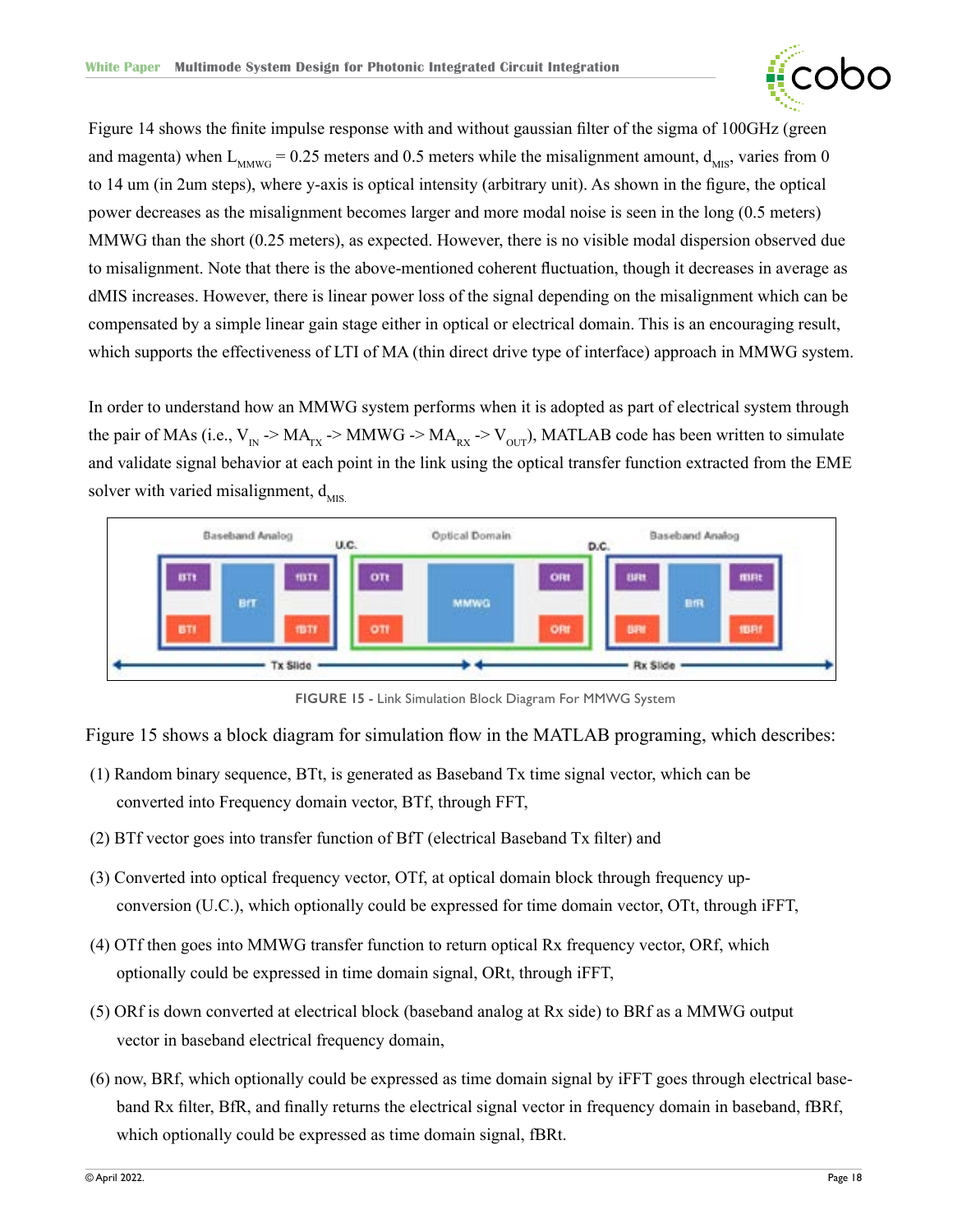

<span id="page-18-0"></span>Figure 16 shows typical link simulation results with snapshots at each simulation point in the link when  $d_{\text{MIS}}$  $=0$ . Note that 'MMWG zoom out' captures transfer curve over the range of -500THz to +500THz whereas 'MMWG zoom in' does for 352.2THz to 353.2THz which shows details of MMWG S21 as a transfer function (absolute value only).



**FIGURE 16 -** Typical Simulation Results at the Stage Described in Link Model

Multiple MATLAB simulations with various S21 extracted for 0.5 meters MMWG coupled with connector for different  $d_{MIS}$  values and with different speed options as well as the addition of linear filters for Tx and Rx are performed and the results are shown in Figure 17. The left most column, Figure 17(a) shows NRZ 100Gbps eye diagrams : The top (Figure 17(a)-1) is with no filter, the middle (Figure 17(a)-2) with Tx gaussian filter of sigma,  $2*$ baud rate (Hz), and the bottom (Figure 17(a)-3) is with same Tx filter and with Rx filter of 0.75\*baud rate (Hz) sigma. It is observed that the addition of filters helps to suppress the modal noise through low pass filtering.

The middle column, Figure 17(b) shows results with the same filters set-up as Figure 17(a)-3 case, but with different BR applied. As the speed increases higher cut-off filters are used, but higher order modal noise started to appear increasingly shown in Figure 17(b)-1 for 150Gbps, Figure 17(b)-2 for 200Gbps, and Figure 17(b)-3 for 250Gbps.

The right-most column, Figure 17(c) shows the eye-diagrams when dMIS= 0, 7, 15um for 250Gbps eye diagrams (Figure 17(b)-3). Even with the misalignment increases, the eye-diagram shapes are not changed but eye-height decreases due to the less optical power at the Rx. This is expected from the FIR results (Figure 14).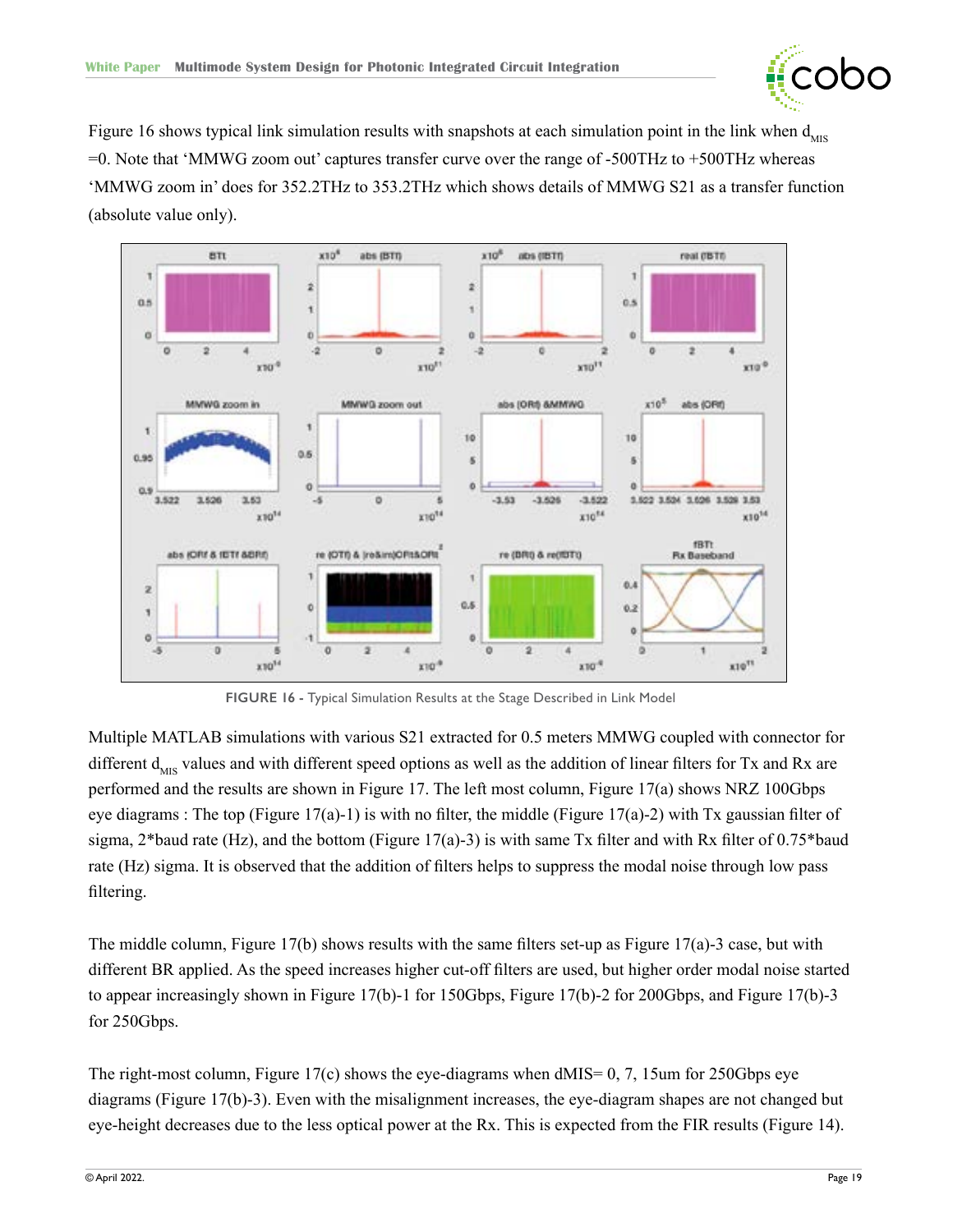

<span id="page-19-0"></span>

**FIGURE 17 -** Eye Diagrams for Different dMIS and Speed Options

In summary, the misalignment of optical components does not further affect the modal noise even at higher BR with filters but affects results in the decrease of optical signal amplitude. As mentioned in FIR discussion, this is important because the received impaired waveform can be compensated simply by a linear filter in electrical domain if modal noise is within the specification. In this simulation, we did not include any random noise contributors such as RIN because the link is deterministic noise limited.

Nonetheless, when the speed goes up much higher, the method to suppress the modal noise should be implemented to make the eye opening discernible through possibly the advanced filter technologies such as CTLE, FFE, and DFE in electrical domain, then the random noise should be controlled through device engineering.

Thus, RIN should be considered carefully when it reaches to TDEC (Transmitter and Dispersion Eye Closure) limit, which is yet to be determined after considering all possible remedies, including optical optimization of connector and MMWG and filters, which could be embedded as part of the MMWG link.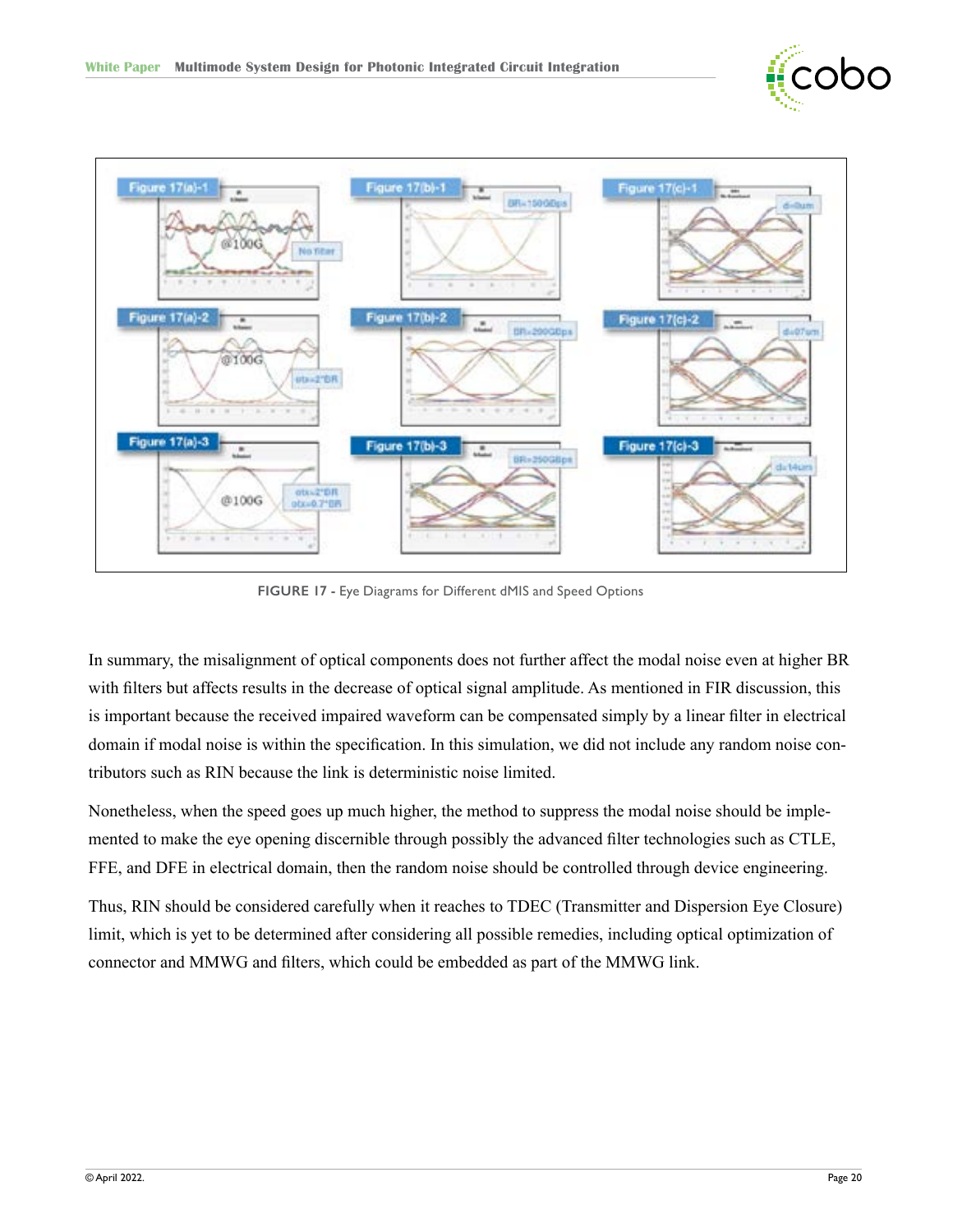

### **5. Conclusion**

The increase of electric power consumption in Data Center has been an imminent major challenge. As an engineering solution, we propose a novel interconnection solution called MMWG system, which uses embedded optical waveguides to replace the power-hungry dispersive copper traces. From industry partners we collected some data points for SERDES technologies per subclasses discussed in the major standard bodies. The data shows average slope of EPB (Energy per Bit) per dB of applied SERDES IL (insertion loss),  $ES_{\text{cut}}$  (EPB slope for Copper Trace  $IL$ ) = 0.35pJ/bit/dB for 100Gbps SERDES.

With this  $ES<sub>CI</sub>$ , MMWG system can save 114 Watts of power from the switch system of 100G port with the radix of 128 by the removal of 16dB copper IL (for C2M or VSR) and 68W from CPO of 10dB copper IL (from XSR to MMWG) even with 5W additional power due to the directly driven optical interface called MAs (MMWG Adaptors) composed of VCSEL and PD and TIA. As a rule of thumb, if there is copper length of 1.0 dB and higher, then applying MMWG system gives positive power saving balanced out of the addition of MA.

Eye diagram results for both 250mm and 500mm long MMWG cases show no modal noise dependency of the misalignment between the connector and MMWG. This is an encouraging result that the assumed LTI transfer of MMWG system is confirmed being a future-proof solution in bandwidth, power efficiency and footprint challenges beyond CPO.

For higher speed up to 250Gbps, the eye-diagram shows an increase of modal noise. However, since the noise is quite deterministic, advanced filter technologies such as DFE, FFE and CTLE in electrical domain can be further applied for future topics to be reviewed. At the same time, the efforts could also be made on purely passive and optical domain to suppress such noises for the sake of power efficiency.

Also, since the proposed architecture is coupled with conventional copper technology, it is recommended to develop electrical equivalent parameters for MMWG components for the overall 'figure of merit' evaluation in conjunction with surrounding SERDES parameters preferably through a standard method, such as Channel Operational Margin (COM) of IEEE 802.3.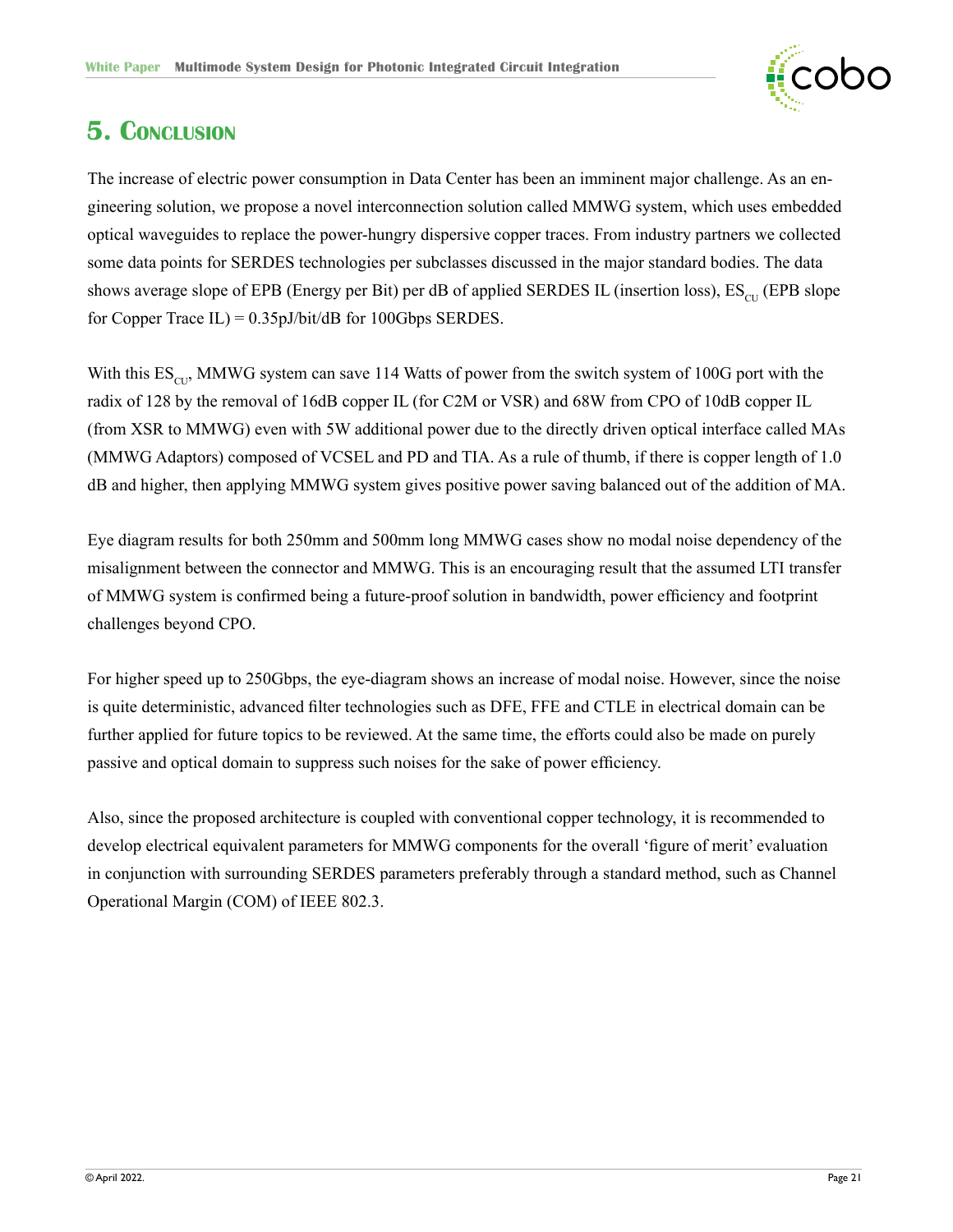

# **6. Terms and Definitions**

- 1. BR Bit Rate
- 2. D.C. Down-conversion
- 3. EME Eigen Mode Expansion
- 4. EPB Energy Per Bit
- 5. ES EPB Slope for IL (pJ/bit/dB)
- 6. FFT Fast Fourier Transform
- 7. FOM Figure of Merit
- 8. iFFT Inverse FFT
- 9. IL Insertion Loss
- 11. LD Laser Diode
- 12. LTI Linear Time Invariant
- 13. MA MMWG Adaptor
- 14. MM Multimode
- 15. MMWG Multimode Waveguide
- 16. PD Photo Diode
- 17. PE Power Efficiency
- 18. RI Refractive Index
- 19. TCA Transconductance Amplifier
- 20. TIA Transimpedance Amplifier
- 21. U.C. Up-conversion
- 22. VCSEL Vertical Cavity Surface Emitting Laser